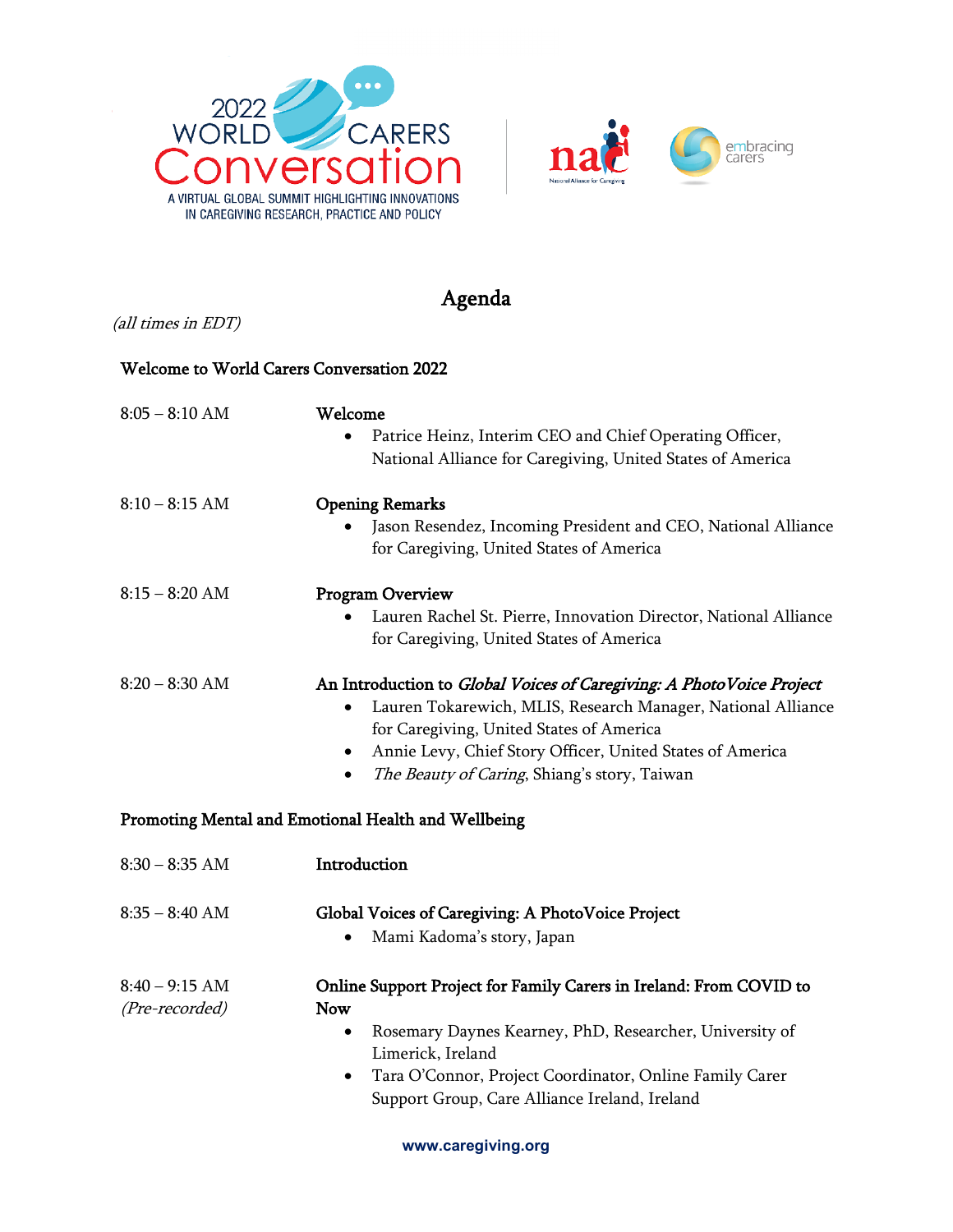| $9:15 - 9:20$ AM                                                                                                 | Global Voices of Caregiving: A PhotoVoice Project<br>Anat's story, Israel                                                                                                                                                                                                                                                                                                                                                                                                                                                                                                                                                                                                                                                                                                                                                                                                                               |
|------------------------------------------------------------------------------------------------------------------|---------------------------------------------------------------------------------------------------------------------------------------------------------------------------------------------------------------------------------------------------------------------------------------------------------------------------------------------------------------------------------------------------------------------------------------------------------------------------------------------------------------------------------------------------------------------------------------------------------------------------------------------------------------------------------------------------------------------------------------------------------------------------------------------------------------------------------------------------------------------------------------------------------|
| $9:20 - 9:50$ AM<br>(Pre-recorded)                                                                               | Mental Health Supports for Underserved Caregivers in Rural Alabama,<br><b>USA</b>                                                                                                                                                                                                                                                                                                                                                                                                                                                                                                                                                                                                                                                                                                                                                                                                                       |
|                                                                                                                  | Tracy Cieniewicz, Director, Alabama Lifespan Respite, United<br>$\bullet$<br><b>States of America</b>                                                                                                                                                                                                                                                                                                                                                                                                                                                                                                                                                                                                                                                                                                                                                                                                   |
| <b>Bonus Sessions</b><br>(This session will not be<br>streamed live. A link to the<br>recording will be shared.) | <b>Carers Active Project</b><br>Patrick Knock, Carers Active Project Manager, Carers UK,<br>٠<br>England                                                                                                                                                                                                                                                                                                                                                                                                                                                                                                                                                                                                                                                                                                                                                                                                |
|                                                                                                                  | Having But Not Having: Navigating Ambiguous Loss as a Caregiver<br>Courtney Sand, MS, LBA, BCBA, CBIST, Neuro Resource<br>Facilitator, Behavior Analyst, Brain Injury Alliance of<br>Iowa, United States of America                                                                                                                                                                                                                                                                                                                                                                                                                                                                                                                                                                                                                                                                                     |
| $9:50 - 9:55$ AM                                                                                                 | Global Voices of Caregiving: A PhotoVoice Project<br>Vinicius's story, Brazil<br>٠                                                                                                                                                                                                                                                                                                                                                                                                                                                                                                                                                                                                                                                                                                                                                                                                                      |
| $9:55 - 10:45$ AM<br>(Live)                                                                                      | Promoting Mental Health and Wellbeing Among Adolescent Young<br>Carers: the "ME-WE" European Project<br>Co-moderators:<br>Elizabeth Hanson, RN, PhD, Professor, Research<br>$\circ$<br>Director, Swedish Family Care Competence Centre,<br>Department of Health and Caring Sciences, Linnaeus<br>University, Sweden<br>Saul Becker, PhD, MA, CQSW, Professor of Children and<br>O<br>Families and Institute Director, Manchester Metropolitan<br>University, United Kingdom<br><i>Co-presenters:</i><br>Feylyn Lewis, PhD, Program Manager, Students for<br>$\circ$<br>Health Equity, School of Nursing, Vanderbuilt<br>University, United States of America<br>Lennart Magnusson, Department of Health and Caring<br>O<br>Sciences, Linnaeus University, Sweden<br>Miriam Svensson, Practitionor, Swedish Family Care<br>O<br>Competence Centre (Nationellt kompetenscentrum<br>anhöriga, Nka), Sweden |
| $10:45 - 10:50$ AM                                                                                               | Global Voices of Caregiving: A PhotoVoice Project<br>Jean's story, Taiwan                                                                                                                                                                                                                                                                                                                                                                                                                                                                                                                                                                                                                                                                                                                                                                                                                               |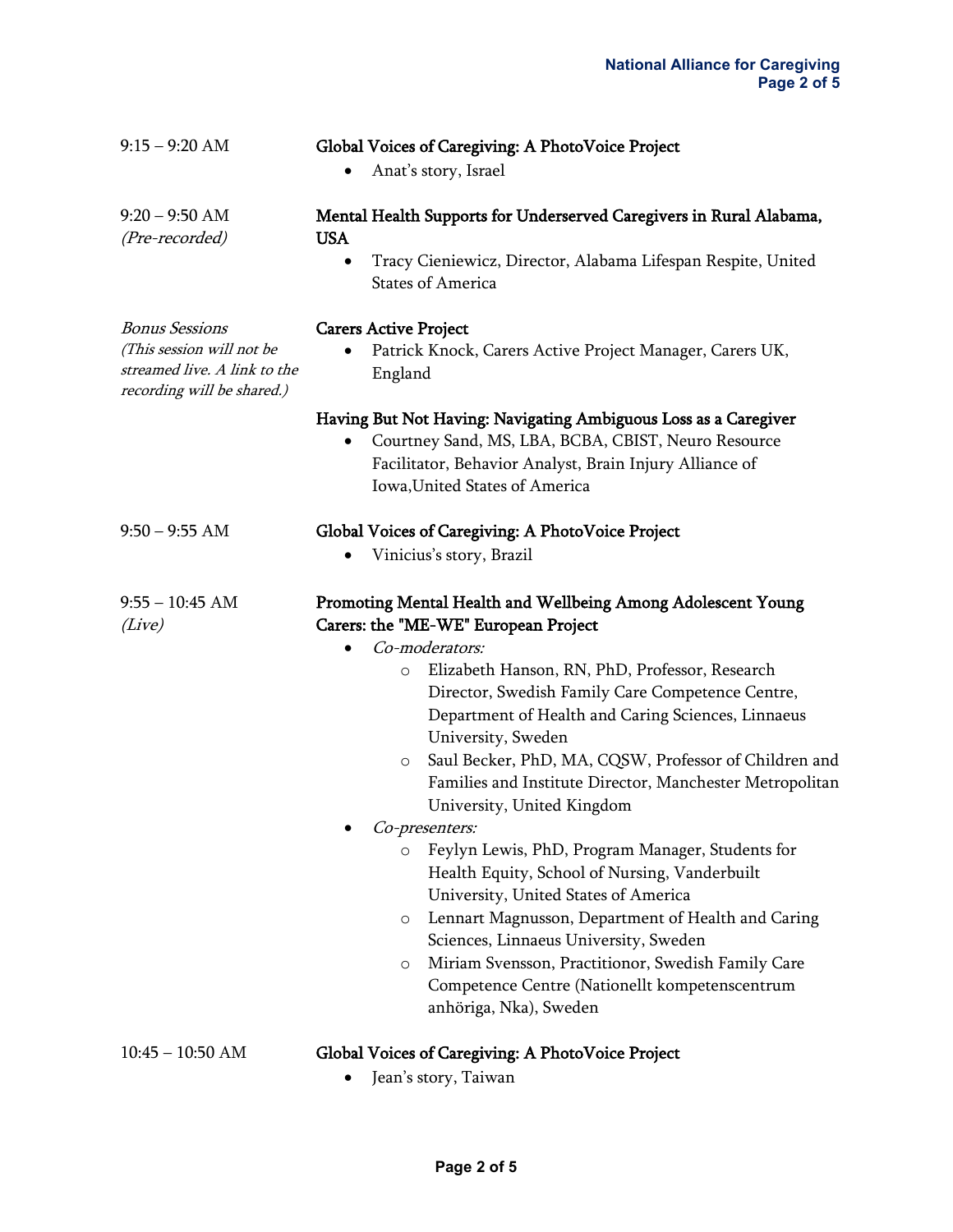| $10:50 - 11:50$ AM<br>(Live)                         | <b>Models of Support for Sibling Caregivers</b><br>Moderators:                                                        |
|------------------------------------------------------|-----------------------------------------------------------------------------------------------------------------------|
|                                                      | Liv Mendelsohn, MA, MEd, Executive Director,<br>$\circ$<br>Canadian Centre for Caregiving Excellence, Canada          |
|                                                      | Panelists:                                                                                                            |
|                                                      | Helen Ries, Siblings Canada, Canada<br>O                                                                              |
|                                                      | Katie Arnold, Siblings Leadership Network, United States<br>$\circ$                                                   |
|                                                      | of America                                                                                                            |
|                                                      | Kate Strohm, Siblings Australia, Australia<br>$\circ$                                                                 |
|                                                      | Clare Kassa, Sibs UK, United Kingdom<br>$\circ$                                                                       |
|                                                      | Ify Philippa Peterkins-Itoe, SOSNEEDS - Siblings of<br>$\circ$                                                        |
|                                                      | Special Needs, Nigeria                                                                                                |
|                                                      | Chung eun Lee, Siblings Korea, Korea<br>$\circ$                                                                       |
|                                                      | Piyush Mishara, Saarthi: Sibling Support Network, India<br>$\circ$                                                    |
| $11:50 - 12:15 \text{ PM}$                           | <b>Break</b>                                                                                                          |
| <b>Integrating Caregivers to the Healthcare Team</b> |                                                                                                                       |
|                                                      |                                                                                                                       |
| $12:15 - 12:20 \text{ PM}$                           | Introduction                                                                                                          |
| $12:20 - 12:25$ PM                                   | Global Voices of Caregiving: A PhotoVoice Project                                                                     |
|                                                      | Nelly's story, Taiwan                                                                                                 |
| $12:25 - 12:55$ PM                                   | A Lesson Learned: Trauma-Informed Care                                                                                |
| (Pre-recorded)                                       | Lily Liu, Family Caregiver, Consultant, Liu Consultants, United                                                       |
|                                                      | <b>States of America</b>                                                                                              |
| <b>Bonus Session</b>                                 | Projeto CuidadoresnNASPEC (NASPEC Caregiver Project)                                                                  |
| (This session will not be                            | Lourani Maria Santos, Voluntária de Comunicação, Projetos e                                                           |
| streamed live. A link to the                         | Advocay, Núcleo Assistencial para Pessoas com Câncer-                                                                 |
| recording will be shared.)                           | NASPEC, Brasil                                                                                                        |
| $12:55 - 1:00 \text{ PM}$                            | Global Voices of Caregiving: A PhotoVoice Project                                                                     |
|                                                      | Mr. Terashima's story, Japan                                                                                          |
| $1:00 - 1:35$ PM                                     | YCare South Africa: Developing Young Carer Education and Support                                                      |
| (Live)                                               | Programs in South Africa                                                                                              |
|                                                      | Franclo Henning, Associate Professor, Neurology, Stellenbosch                                                         |
|                                                      | University, South Africa                                                                                              |
|                                                      | Melinda Kavanaugh, PhD, Professor, Social Work, University of<br>٠<br>Wisconsin - Milwaukee, United States of America |
| $1:35 - 1:40$ PM                                     | Global Voices of Caregiving: A PhotoVoice Project                                                                     |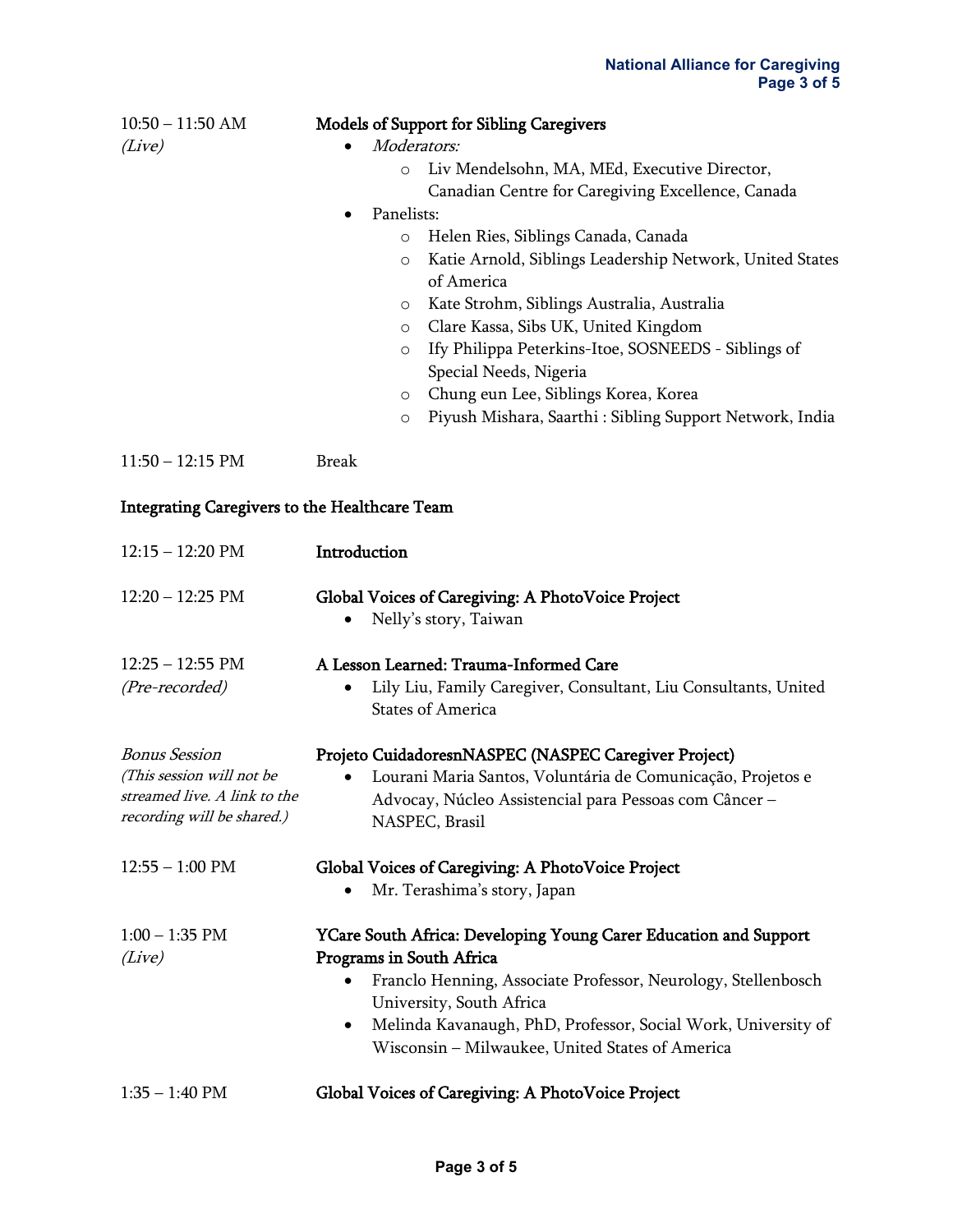|                                    | Marcelo's story, Brazil                                                                                                                                                                                                                                                                                                                                                                                                                                                                                                                                                                                                                                                                          |  |
|------------------------------------|--------------------------------------------------------------------------------------------------------------------------------------------------------------------------------------------------------------------------------------------------------------------------------------------------------------------------------------------------------------------------------------------------------------------------------------------------------------------------------------------------------------------------------------------------------------------------------------------------------------------------------------------------------------------------------------------------|--|
| $1:40 - 2:35$ PM<br>(Live)         | Caregiver TLC: Implementation and Assessment of a Virtual<br>Psychoeducational Intervention for Informal Caregivers of Older Adults<br>with Chronic Illness in North Carolina, USA<br>Ann Choryn Bilbrey, PhD, CEO, Optimal Aging Center, United<br><b>States of America</b><br>Angela Burrow, CDP, CADDCT, United States of America<br>٠<br>Dolores Gallagher Thompson, PhD, ABPD, Stanford University,<br>$\bullet$<br><b>United States of America</b><br>Julian Montoro-Rodriguez, PhD, Professor, University of North<br>$\bullet$<br>Caroline Charlotte, United States of America<br>Jennifer Ramsey, PhD, Case Western Reserve University, United<br>$\bullet$<br><b>States of America</b> |  |
| $2:35 - 2:40$ PM                   | Global Voices of Caregiving: A PhotoVoice Project<br>Mariléia's story, Brazil                                                                                                                                                                                                                                                                                                                                                                                                                                                                                                                                                                                                                    |  |
| $2:40 - 3:10$ PM<br>(Live)         | Working Towards Better Outcomes for Carers<br>Emma Miller, Senior Research Associate, University of<br>Strathclyde, Scotland                                                                                                                                                                                                                                                                                                                                                                                                                                                                                                                                                                     |  |
| <b>Advancing Economic Security</b> |                                                                                                                                                                                                                                                                                                                                                                                                                                                                                                                                                                                                                                                                                                  |  |
| $3:10 - 3:15$ PM                   | Introduction<br>Jasmine Greenamyer, Vice President and Head, Global Strategic<br>٠<br>Partnerships at EMD Serono Inc., United States of America                                                                                                                                                                                                                                                                                                                                                                                                                                                                                                                                                  |  |
| $3:15 - 3:25$ PM                   | Global Voices of Caregiving: A PhotoVoice Project<br>Akosua's story, Ghana<br>Risa's story, Japan                                                                                                                                                                                                                                                                                                                                                                                                                                                                                                                                                                                                |  |
| $3:25 - 3:50 \text{ PM}$<br>(Live) | Wellbeing for Working Carers Across the Globe: The ISO 25551: 2021 -<br>Aging Societies - General Requirements and Guidelines for Carer-<br><b>Inclusive Organizations</b><br>Allison Williams, PhD, Professor, School of Earth, Environment<br>& Society, Faculty of Science, McMaster University, Hamilton,<br>Ontario, Canada                                                                                                                                                                                                                                                                                                                                                                 |  |
| $3:50 - 4:50 \text{ PM}$<br>(Live) | Business Champions: Transforming the Workplace for Carers<br>Moderators:<br>Helen Walker, Chief Executive, Carers UK, United<br>$\circ$<br>Kingdom<br>Panelists:                                                                                                                                                                                                                                                                                                                                                                                                                                                                                                                                 |  |